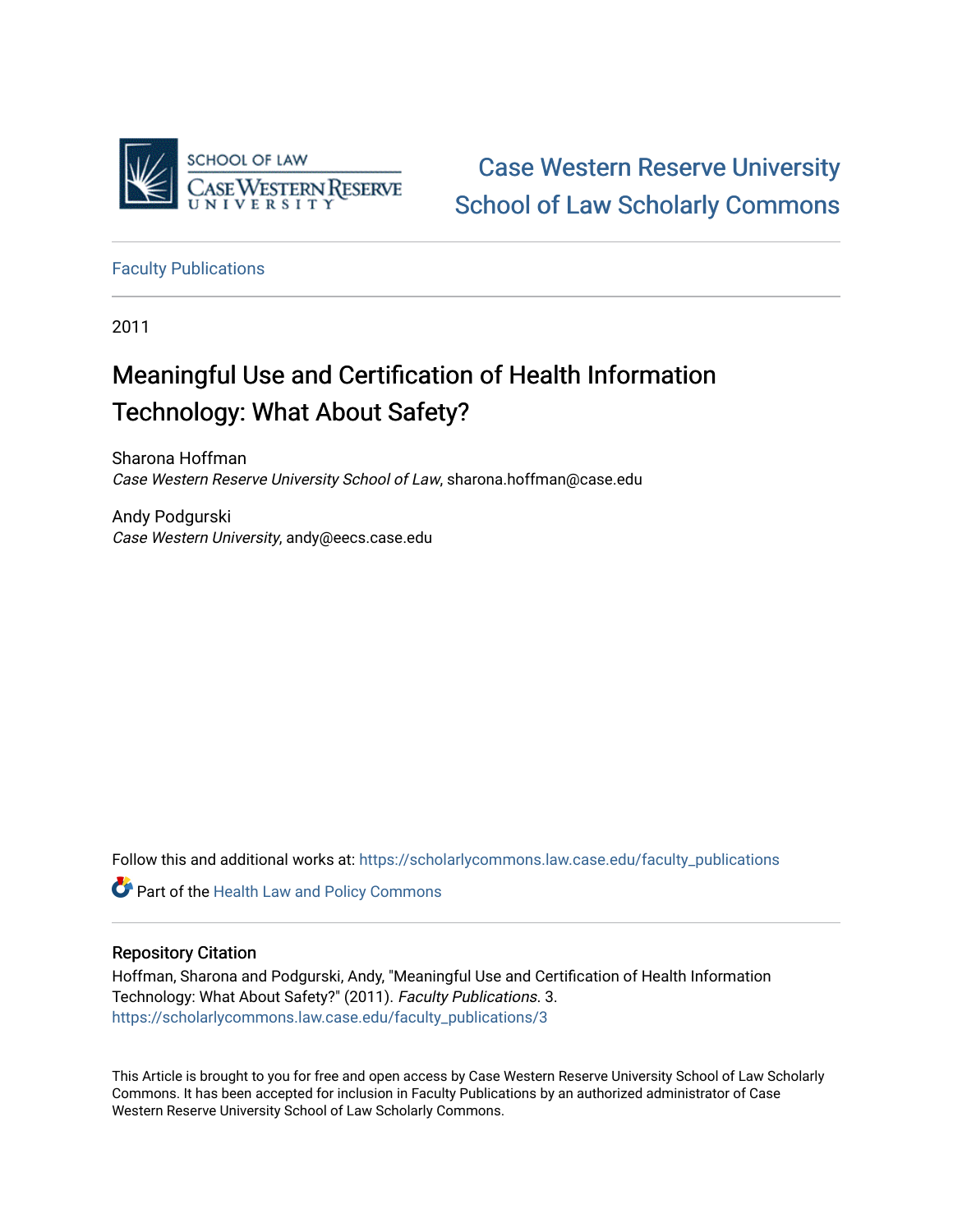# **Meaningful Use and Certification of Health Information Technology:** What about Safety?

*Sharona Hoffman and Andy Podgurski*

### **Introduction**

Health information technology (HIT) is becoming increasingly prevalent in medical offices and facilities. Like President George W. Bush before him, President Obama announced a plan to computerize all Americans' medical records by 2014. Computerization is certain to transform American health care, but to ensure that its benefits outweigh its risks, the federal government must provide appropriate oversight.

President Obama's stimulus legislation, the American Recovery and Reinvestment Act of 2009 (ARRA), dedicated \$27 billion to the promotion of health information technology.1 It provides payments of up to \$44,000 per clinician under the Medicare incentive program and \$63,750 per clinician under the Medicaid program.

In the summer of 2010, the Department of Health and Human Services (HHS) published three sets of regulations to implement ARRA.2 This article briefly describes and critiques the regulations, arguing that (1) they fail to appropriately address HIT safety and (2) further steps must be taken to protect patients and serve public health needs in the new digital era.

# **EHR Systems: Background, Benefits and Risks**

The functionality of comprehensive electronic health records (EHR) systems goes far beyond the traditional role of paper medical files. In addition to providing ready access to clinical documentation, these systems transmit diagnostic test images and results to physi-

**Sharona Hoffman, J.D., LL.M.,** *is a Professor of Law and Bioethics and Co-Director of the Law-Medicine Center, Case Western Reserve University School of Law.* **Andy Podgurski, Ph.D.,** *is a Professor of Electrical Engineering and Computer Science at Case Western Reserve University.*

cians so that the data can be quickly reviewed and shared with patients. They feature computerized provider order entry (CPOE), which allows health care providers to send patient orders, such as those for laboratory tests and medications, electronically to appropriate parties. EHR systems also provide decision support tools, including clinical reminders, drug allergy/ interaction alerts, drug-dose recommendations, and suggestions for diagnostic and treatment options. EHR systems may provide secure messaging so that patients can communicate with clinicians electronically. Ideally, they should be interoperable, enabling clinicians to access needed medical information about their patients that is stored remotely on EHR systems of other health care providers. Interoperability is necessary because patients may be unconscious, mentally impaired, forgetful, or otherwise unable to provide needed information themselves.3

The potential benefits of EHR systems, however, are accompanied by significant risks that arise because of software bugs, computer shut-downs, and user errors. EHR software is extremely complex, and it can have defects that endanger patients. Furthermore, poor user interface designs can force clinicians to pore over information that is irrelevant, perplexing, or fragmented. Inflexible electronic templates and confusing checklists can also increase the likelihood that system users will make mistakes entering medical information about patients. Inaccuracies in recorded patient medical histories, drug allergies, or medication lists can lead to serious, even fatal, treatment errors.4

EHR systems will exert a pervasive influence on patient care, and hence their quality is critical to patient welfare. With its recent regulations, HHS recognized the importance of responsible oversight.

using law, policy, and research to improve the public's health • spring 2011 77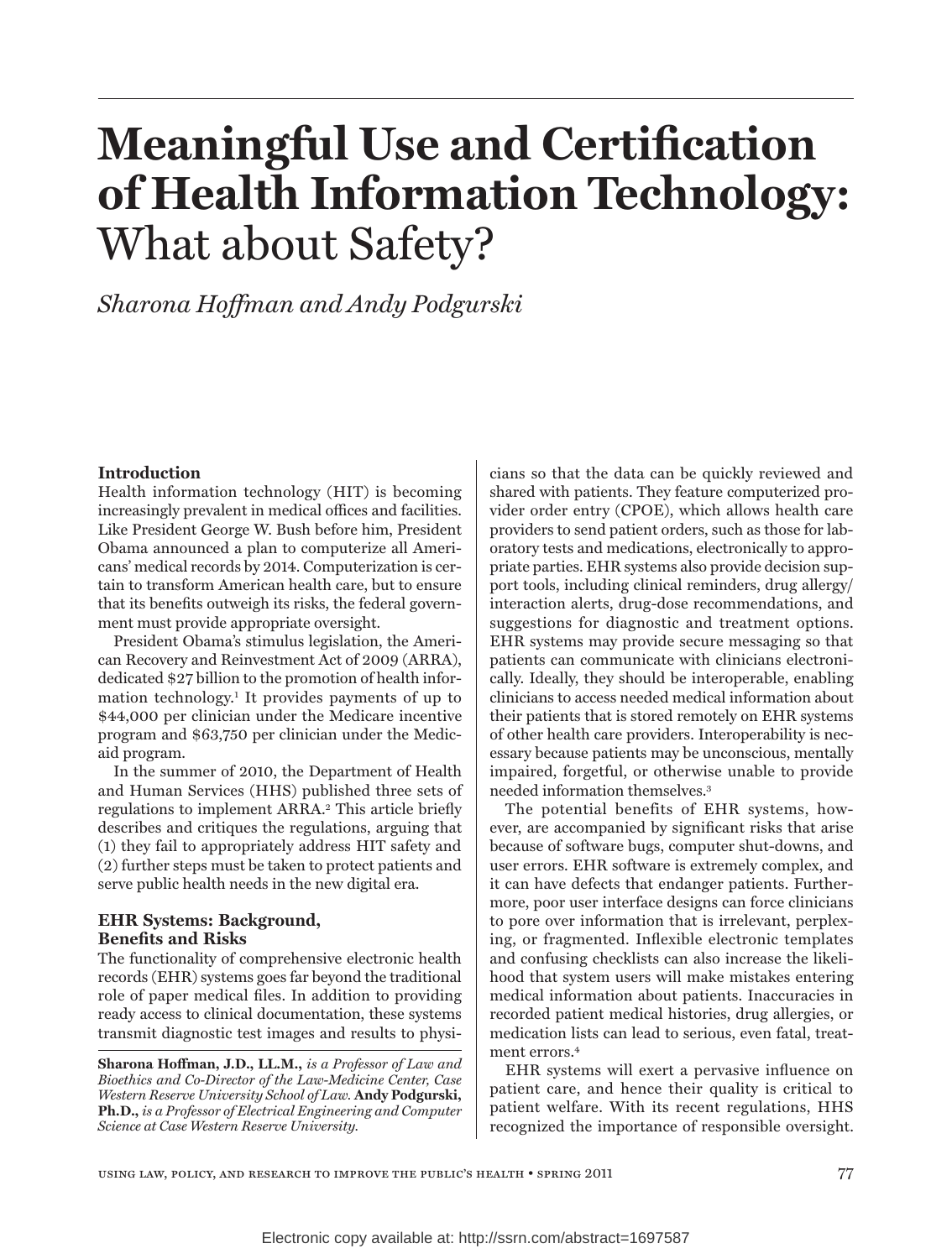However, its regulations fall far short of adequately addressing EHR system safety risks.

### **The New Federal Regulations**

#### *Meaningful Use*

EHR systems will not be beneficial if clinicians do not utilize the systems' capacities or if they purchase inferior, low-functioning products. Consequently, HHS issued "Meaningful Use" regulations in July 2010 that delineate what hospitals and clinicians must do to be deemed meaningful users of EHR systems in 2011 and 2012. Those in compliance will be eligible for EHR incentive payments, for which they can register beginning in January 2011. Two additional phases of meaningful use requirements are expected in the coming years.5

The rule mandates that physicians meet 15 core objectives and hospitals meet 14 core objectives. Several of these objectives focus on basic data entry, including vital signs, patient demographics, drug and allergy lists, updated problem lists, and smoking status. Others require clinicians to transmit 40% of prescriptions electronically, to enact at least one decision support rule, to use CPOE for at least 30% of medication orders, and more.<sup>6</sup>

In addition, health care providers must comply with five out of a "menu" of 10 additional objectives. Some of the menu capabilities include: performing drugformulary checks, incorporating laboratory results into patient records, providing patients with reminders for needed care, supplying relevant educational resources, and supporting transitions between care facilities or personnel.7

# *Certification Criteria*

To help providers purchase high-quality systems that they can use meaningfully, HHS established certification criteria. The certification regulations detail the capacities that EHR systems must have to enable providers to achieve meaningful use as it is currently constituted in Phase 1 of HHS' regulations.8 The regulations feature general criteria in addition to separate criteria for ambulatory and in-patient settings, all of which are based on the meaningful use requirements.9

# *Certification Program*

HHS also constructed a mechanism by which EHR systems would be certified. The Temporary Certification Program established in 2010 delegates certification responsibilities to Authorized Testing and Certification Bodies (ATCBs).<sup>10</sup> HHS is accepting applications from prospective ATCBs, which are expected to begin certifying EHR systems in the fall of 2010.11 The regulations provide that testing will be conducted using "test tools…approved by the National Coordinator" and that ATCBs are to operate their certification programs in accordance with general standards developed by the International Organization for Standardization.12 The Office of the National Coordinator will oversee ATCBs and receive frequent reports from them and may inspect, suspend, and revoke their status. The temporary program will sunset on December 31, 2011, or at a later time if a permanent EHR certification program is not ready to be launched.13

# **Critique of the Regulations**

The 2010 regulations constitute a solid first step towards comprehensive oversight. In an article in the *New England Journal of Medicine*, David Blumenthal, the National Coordinator for HIT, explained that HHS worked hard to strike "a balance between acknowledging the urgency of adopting EHRs to improve our health care system and recognizing the challenges that adoption will pose to health care providers."14 Clearly, if the government wishes to begin disbursing incentive payments in 2011, it had to limit the number of requirements it imposed and simplify the certification process. Unfortunately, the regulations pay little attention to the safety of EHR systems and the patients whose care they manage.

#### *EHR System Safety*

While advocates argue that computerization will reduce errors, numerous recent reports have demonstrated that the opposite can be true. Hospitals have experienced incidents in which doctors' orders were posted to the wrong patient charts and electronic drug orders were not delivered to nurses who needed to dispense them to patients.15 A published 2009 review of almost 56,000 CPOE prescriptions found that approximately 1% of them contained errors.<sup>16</sup> Patients who do not receive needed medication or whose treatment is otherwise mismanaged because of software or usability problems can suffer catastrophic consequences.

General system safety is a property that is attainable only through rigorous processes for development and evaluation.17 However, the regulations do not address certification of EHR vendors' software development processes or even require vendors to analyze and mitigate potential safety hazards. Furthermore, ATCBs will use testing requirements developed by the National Institute of Standards and Technology (NIST) that are apparently intended only to determine whether systems include certain features.18 Passing such tests is not sufficient to ensure that those features function properly in the long term and under varied operating conditions.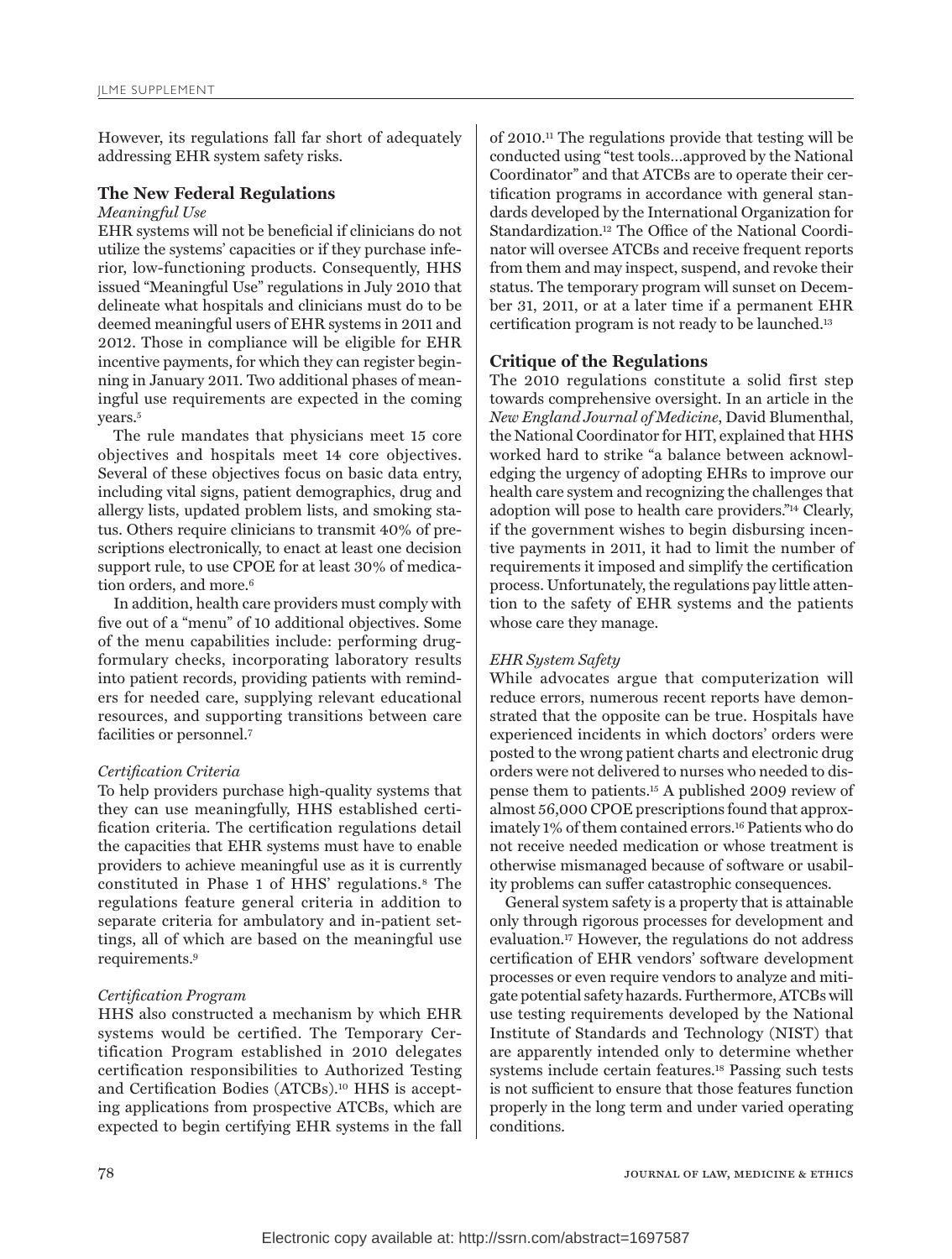#### *Appropriate Evaluation Requirements*

Meticulous testing of EHR products is critical to their safety. Because of the government's lucrative incentive payments, many new vendors may attempt to enter the market and to quickly produce EHR systems whose quality is unproven and perhaps dubious. Before such systems are approved, they should be carefully monitored during clinical use at several facilities over an extended period of time.19 HHS or NIST should specify the evaluation methodology, including the types of system failures and adverse events to be considered, how they should be detected, reported, and confirmed, and what failure rates and adverse event rates are unacceptable (rates of zero are not realistic). Even veteran companies whose EHR systems are already in use should be required to demonstrate a track record of safety for purposes of certification, though they could forego clinical testing.

Admittedly, clinical evaluation of new products poses challenges for vendors who would need to find facilities willing to accept the administrative burdens of assessing systems that may ultimately fail. Such facilities would also experience delays in receiving incentive payments because they would use uncertified systems during the evaluation period. However, certification of HIT that has not been thoroughly evaluated is no more responsible than approval of medications or devices that have not been carefully scrutinized by the FDA.

Certifiers must assume that providers will use whatever system they purchase for many years and that the system will affect the care of thousands of patients. After investing substantial money, time, and effort in purchasing and adopting a particular system, it is simply too difficult for providers to switch products even if significant flaws are discovered.

#### *Continuing Review and ATCB Oversight*

Because the regulations focus only on establishing a certification program, they are silent about monitoring EHR systems after approval and about adverse event reporting by EHR system vendors and users. HHS (or ATCBs) must engage in continuing oversight, including review of incident reports, so that the government can intervene if a product turns out to be defective despite certification. In addition, purchasers may not be able to make educated decisions about which products have the strongest safety record without publicly available records of system problems.

HHS must also recognize that providers can customize and configure EHR systems differently. Thus, a system that is safe at one facility can experience safety problems when customized by other users.20 Hence, the meaningful use criteria should be expanded to require providers to establish: (1) a process for ensuring the safety of their EHR system's implementation and ongoing operation; and (2) a body, such as a system oversight committee,<sup>21</sup> responsible for overseeing the process.

The delegation of EHR approval responsibilities to ATCBs will ease HHS's regulatory burdens and likely supply an adequate pool of experts for HIT testing. HHS is authorized to monitor ATCBs through onsite visits, reports, and review of documentation.<sup>22</sup> It remains to be seen if these measures will ensure that ATCB members are qualified, competent, and free of conflict of interest. These issues will become more critical if HHS eventually requires rigorous clinical testing of EHR systems as described above.

#### **Conclusion**

The federal government is understandably eager to build momentum in the HIT area and to complete the digitization of medical records as quickly as possible. However, it is naive to assume that any use of HIT is better than no use of HIT.<sup>23</sup> EHR systems constitute complex technology that can introduce errors as well as prevent them. Medical errors can occur because of computer bugs, computer shut-downs, or user mistakes that may be attributable to a flawed user interface. Through communication tools, electronic ordering, decision support features, and data management, EHR systems will guide many aspects of patient care. Treatment success will often depend on their proper functioning.

HHS' new regulations constitute positive first steps and a laudable reversal of a relatively lawless approach to EHR system design and deployment. Previously, the only certification program was offered by the Certification Commission for Health Information Technology, a private industry group that was not subject to regulation.<sup>24</sup>

Still, much more work must be done to protect public health in the digital era. We urge that future meaningful use and certification criteria and the post-2011 permanent certification program be more attentive to safety issues. EHR system approval should be no less rigorous than the FDA's process for drug and device approval25 because HIT is as safety-critical for patients. A prime criterion for certification should be a documented history of safe operations in a number of clinical environments. The federal government would be wise to focus less on the speed of EHR adoption and more on product quality. Only through sufficient safeguards for EHR system safety can this technology fulfill its promise to dramatically improve individual and public health outcomes.